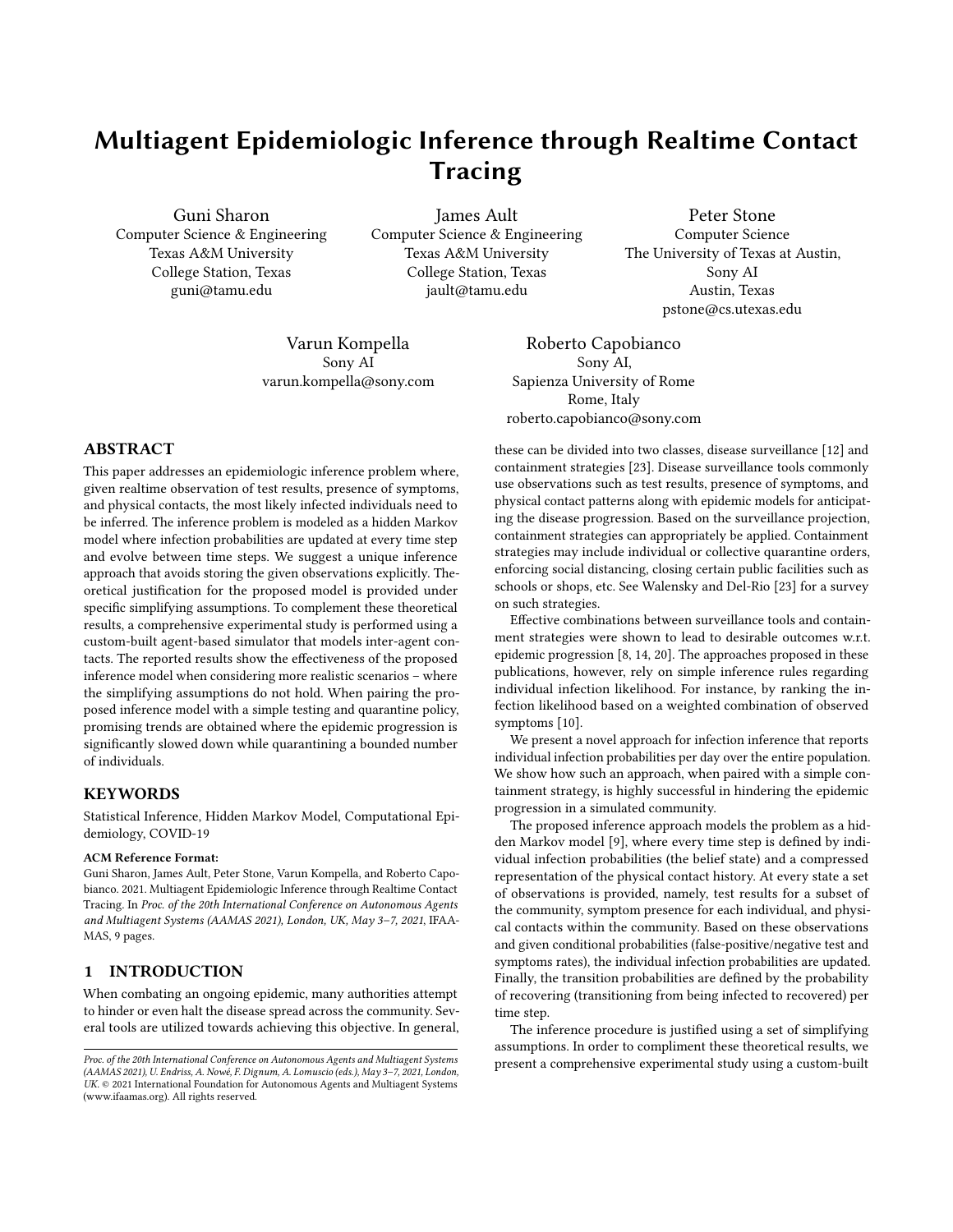agent-based simulator. Our experimental study shows the effectiveness of the proposed approach in more realistic settings where the simplifying assumptions might be violated.

#### 2 PROBLEM DEFINITION

We consider a scenario where a population,  $S$ , is exposed to an infectious disease. At every time step,  $t$ , a subset of the population,  $I_t \subset S$ , is sick. The median individual sickness period is known and denoted,  $d$ . We define an infection event for individual  $s_i$  at time  $t$ by  $s_i \in I_{t+1}$  and  $s_i \notin I_t$ . Note that we use the term 'sick' in lieu of the term infected which is more common in the epidemiological literature. We do so in order to avoid confusion between an infection event and a state of being infected which is denoted 'sick'. Once an individual is infected, they will remain sick (and infectious to others) until they recover. Each individual can be tested at any time step to determine if they are sick. The test false positive and false negative rates are known and denoted  $F_{test}^+$  and  $F_{test}^-$  respectively. Every individual can also be showing symptoms (or not) at every time step. The probability of showing symptoms and not being sick is known and denoted  $F_{sump}^+$ . Similarly, the probability of showing no symptoms and being sick is known and denoted  $F_{sump}$ . We define the Sickness Likelihood Inference problem as follows.

Goal: compute a sickness belief state over the entire population. That is, compute a vector of probabilities,  $B = \mathbb{R}^{|S|}$ , where  $B[i]$ represents the probability that individual  $i$  is currently sick (and infectious).

Input: The following observations are provided at every time step, :

- Test results for a subset, of the population.
- The existence of symptoms for each individual.
- Contact graph as a symmetric matrix,  $C_t = \mathbb{R}^{|S| \times |S|}$ .  $C_t[i, j]$ , represents the transmission probability between individuals  $i$  and  $j$  during time step  $t$ .

In a real-world scenario some of these inputs might be unknown. For instance, some individuals might refuse to report existing symptoms or who they were in contact with. We consider such partial observability in the experimental study.

Desiderata: The proposed solution should (a) maximize prediction accuracy regarding sick individuals, and (b) avoid storing the full contact, testing, and symptoms history due to computational and memory limitations as well as privacy concerns.

#### 3 RELATED WORK

Previous work [\[11,](#page-7-5) [21\]](#page-8-3) attempted to estimate the individual sickness (for covin-19) probabilities based on different features, namely, age, gender, presence of prior medical conditions, general feeling, and the symptoms fever, cough, shortness of breath, sore throat and loss of taste or smell. The observed correlations between the mentioned attributes and positively testing for COVID-19 were reported. These studies, however, did not consider physical contact tracing or inference over successive days.

Grushka et al. [\[10\]](#page-7-3) considered similar symptom attributes along with a binary attribute designating contact with a confirmed case. Full contact history was not considered based on the following

explanation, "The purpose of data security is similar to the task of testing and contact tracing organizations. The sheer amount of daily user activity in IT database systems prevents testing and logging every action". Grushka et al. showed that reported contact with a confirmed case was the dominant feature for determining the probability that an individual will be tested positive. Again, a Markov process was not assumed, and probabilities were not updated over time.

Another line of previous work [\[1,](#page-7-6) [4,](#page-7-7) [17–](#page-8-4)[19\]](#page-8-5) did model epidemic progression as a Markov process. However, such models assume full observability regarding the susceptible, infected, and recovered subgroups. The resulting statistical inference relates to the infection distribution for the entire population and not per individual.

## 4 SICKNESS LIKELIHOOD INFERENCE PROCEDURE

We address the sickness likelihood inference problem as a hidden Markov model [\[9\]](#page-7-4) where the sickness probabilities define the state space. At each time step, the sickness probabilities are updated according to test results, symptoms, and contact observations. At each state transition the infection probabilities are updated according to a recovery probability.

Applying the Markov property to the affiliated state space seems counter-intuitive since updating the sickness probabilities for the current state impacts the infection probabilities in previous time steps. For example, if  $s_i$  tested positive today, the sickness probability for its previous physical contacts should be increased. In order to maintain the Markov property, we include a compressed representation of the contact history in each state. Such a compressed representation also complies with the desired feasibility and privacy restrictions that prohibit explicitly storing the contact history. Algorithm [1](#page-2-0) details our proposed solution.

At every time step, three data-fields are updated and stored per individual,  $s_i$ . These are, sickness probability  $(B[i])$ , double decayed contact history ( $C_{\gamma^2}[i]$ ), and triple decayed contact history ( $C_{\gamma^3}[i]$ ). Each of the decayed contact histories is stored as a symmetric matrix with an entry per (unordered) pair of individuals in the community. We denote these matrices as double and triple decayed contact histories since they are decaved by factors  $v^2$  and  $v^3$  respectively. The intuition behind these decay factors is not straightforward. This need is derived from the mathematical representation of the problem under a set of assumptions that are discussed later in the "Theoretical Analysis" section. Both contact matrices are initialized as a zero matrix in Lines 4 and 5. The diagonals of both contact matrices are set as constant at  $C_{\gamma^2}[i, i] = 1$  and  $C_{\gamma^3}[i, i] = 0$ . The specified data-fields define the state space in the affiliated HMM representation. A decay rate,  $\gamma$ , is set such that an initial probability of 1 would decay to 0.5 after  $d$  days (Line [3\)](#page-2-1). This decay rate represents a recovery probability of 0.5 by the median infection period  $(d)$ . Such a decay rate assumes a constant per day probability of recovering (see Assumption [1](#page-2-2) in the "Theoretical Analysis" section). Line [16](#page-2-3) updates both (double and triple) decayed contact history to include the contacts reported for the current time step  $(C_t)$ . Recall that the entries of matrices  $C_{\gamma^2}$ ,  $C_{\gamma^3}$ , and  $C_t$  represent probabilities. As a result, every entry is capped at 1.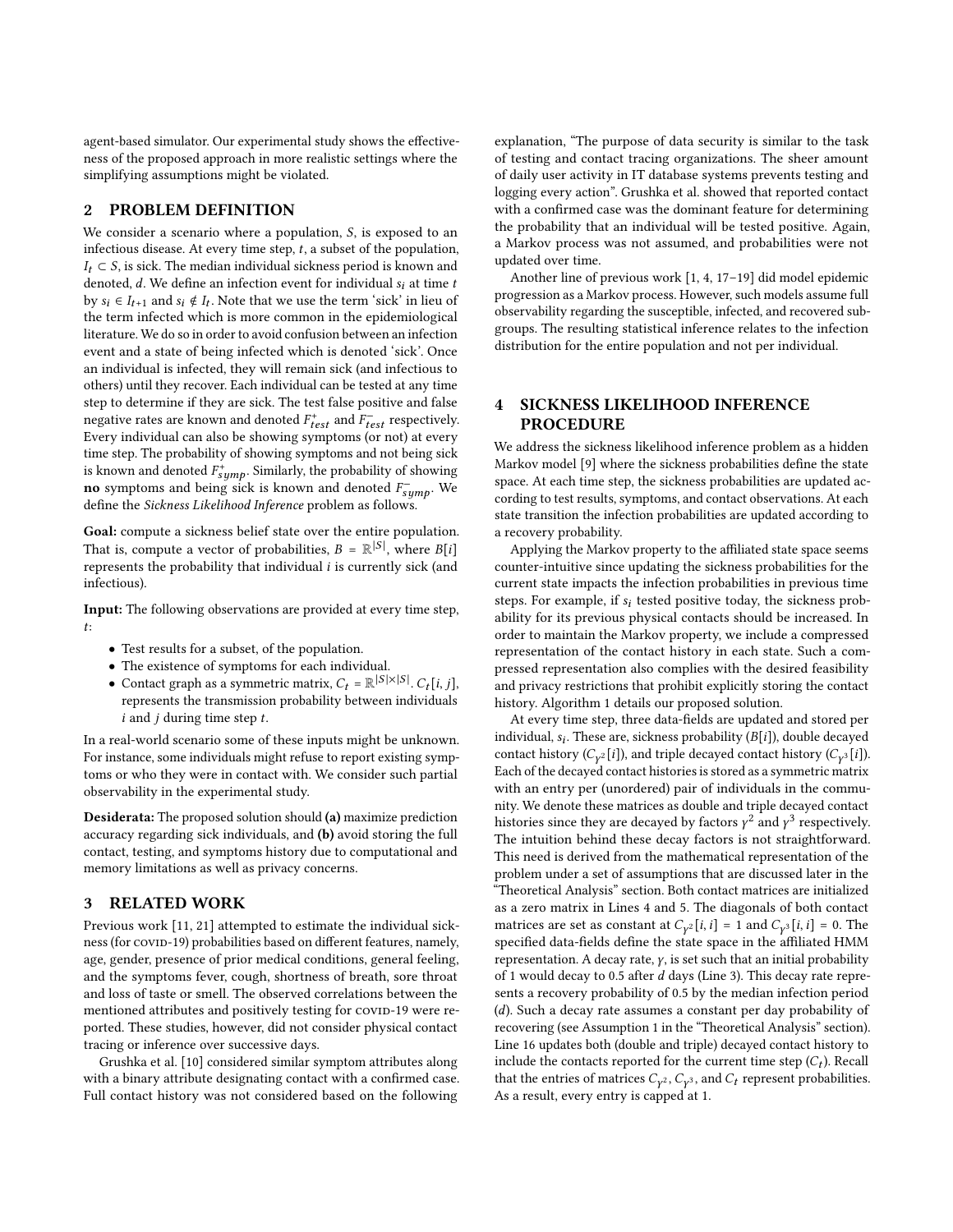Algorithm 1: Sickness Likelihood Inference

Input: daily contacts, test results, and symptoms report Result: Daily individual sickness probabilities, B

- <sup>1</sup> Initialization:
- 2 | Init belief state as a vector of probabilities:  $B = \mathbb{R}^{|S|}$ where  $\forall s_i \in S$ ,  $B[i] = |I|/|S|$ ;
- <span id="page-2-1"></span>3 Set the decay rate based on the sickness median length ct the decay 1<br>(d):  $y = \sqrt[4]{0.5}$ ;
- 4 Init double decay contact history as a symmetric matrix of probabilities:  $C_{\mathbf{v}^2} = \mathbb{R}^{|S| \times |S|}$ ;
- <sup>5</sup> Init triple decay contact history as a symmetric matrix of probabilities:  $C_{\gamma^3} = \mathbb{R}^{|S| \times |S|}$ ;
- 6 foreach step t,  $(day)$  do
- $7$  Decay the sickness probabilities:  $B = \gamma B$ ;
- <span id="page-2-6"></span><span id="page-2-5"></span><span id="page-2-4"></span>Update contact matrices based on today's reported contacts  $(C_t)$ :  $C_{\gamma^2} = \gamma^2 C_{\gamma^2} + C_t$  and  $C_{\gamma^3} = \gamma^3 C_{\gamma^3} + C_t$ ; 9 foreach individual,  $s_i \in S$  do 10 **If** tested positive, **then:**  $B[i] = 1 - (1 - B[i]) F_{test}^+$ ; 11 **Else if** tested negative, **then:**  $B[i] = B[i]F_{test}^{-}$ ; 12 **If showing symptoms, then:**  $B[i] = 1 - (1 - B[i]) F^{+}_{sumb};$ 13 **Else** (no symptoms), then:  $B[i] = B[i]F_{sumb}$ ; <sup>14</sup> end 15 **foreach** individual,  $s_i \in S$  do 16  $\bigg| \qquad \bigg| \qquad B_{\text{next}}[i] =$  $1 - \prod_j \left(1 - B[j] \left( C_{\gamma^2}[i,j] - B[i] C_{\gamma^3}[i,j] \right) \right);$ <sup>17</sup> end 18 Normalize  $B_{next}$ ; 19  $B = B_{next}$ ; <sup>20</sup> end

<span id="page-2-7"></span><span id="page-2-3"></span><span id="page-2-0"></span>The individual sickness probabilities are updated based on reported test results and symptoms observations. For instance, if individual  $s_i$  tested positive at the current time step, we update its sickness probability to equal the complementary event for both not-being sick and falsely testing positive (Line [10\)](#page-2-4). Note that this algorithm makes a simplifying assumption that test observation and symptoms observation are conditionally independent given sickness. If this assumption is violated, as suggested for COVID-19 [\[10\]](#page-7-3), then lines [10](#page-2-4)[-13](#page-2-5) should specify unique and mutually excluding cases per outcome combination. For example, if  $s_i$  tested positive and is showing symptoms, then  $B[i] \leftarrow 1 - (1 - B[i])F_{test \& sum}^+$ where  $F_{test\∑}^{++}$  is the probability of not being sick when both test results and symptoms indicate sickness (false positive-positive rate). Similarly,  $F_{test\∑}^{+-}$ ,  $F_{test\∑}^{+}$  and  $F_{test\∑}^{--}$  will need to be defined.

Next, sickness probabilities are updated according to both decayed contact matrices (Line [16\)](#page-2-3). Specifically, Line [16](#page-2-3) computes the probability that  $s_i$  was infected by some individual  $s_i$  over the past days and did not recover since. The derivation of this update formula is provided later in the "Theoretical Analysis" section. Setting the

diagonals of the two contact matrices  $C_{\mathbf{v}^2}$ ,  $C_{\mathbf{v}^3}$  as, ones and zeros respectively results in self infection probability of 1 from the previous day. That is, unless recovered, a sick individual will remain sick. The reader can verify that for these values,  $B[i](C_{\gamma^2}[i, i] - B[i]C_{\gamma^3}[i, i])$ results in  $B[i]$  (Line [16\)](#page-2-3). Note that, Lines [15-](#page-2-6)[16](#page-2-3) can, and should, be computed more efficiently using matrix operations. The iterative form is provided for ease of presentation.

Finally, the set of probabilities is normalized to fit the estimated disease spread in the community (Line [18\)](#page-2-7). Specifically,  $B$  is scaled such that  $\sum B = |\hat{I}|$  where  $|\hat{I}|$  is the estimated number of sick individuals. We assume that  $I$  can be evaluated using positivity test rates and random serological/PCR tests.

#### 5 THEORETICAL ANALYSIS

The following simplifying assumptions are used for justifying the update rule in Line [16](#page-2-3) of Algorithm [1.](#page-2-0)

- <span id="page-2-2"></span>(1) A constant per day recovery probability  $(1 - \gamma)$  for sick individuals.
- <span id="page-2-9"></span>(2) If  $s_i$  was infected on some day then it cannot get infected on subsequent days (events of infection are mutually exclusive over days).
- <span id="page-2-8"></span>(3) The probability that any individual was previously sick and recovered is practically zero.
- <span id="page-2-12"></span>(4) For any individual,  $s_i$ , the daily a priori infection probability is equal between past days.

The reader should note that, in many real-world scenarios, these assumptions are not guaranteed to hold. For example, evidence regarding the covin-19 pandemic [\[16\]](#page-7-8) do not support Assumption [1.](#page-2-2) Furthermore, Assumption [3](#page-2-8) is mainly relevant during the initial stages of the outbreak. Nonetheless, the reader should keep in mind that the early stages of the outbreaks are exactly those where inference is most important, as it enables reducing the maximal number of concurrent active cases (the epidemic spread peak) by applying better confinement strategies.

Let  $p_i^t$  be the probability that individual  $s_i$  is sick on day t. Similarly,  $p_i^{t-k}$  is the probability the individual  $s_i$  was sick  $k$  days before . Following Assumption [1,](#page-2-2) we get:

Proposition 1. The probability that  $s_i$  infected  $s_i$  on day  $t - k$ and  $s_i$  did not recover since is:

<span id="page-2-10"></span>
$$
p_j^{t-k}C_{t-k}[i,j] \gamma^k \tag{1}
$$

When considering Assumption [2,](#page-2-9) Proposition [1](#page-2-10) must be updated to include the requirement that  $s_i$  was not already sick at day  $t - k$ .

Proposition 2. The probability that  $s_j$  infected  $s_i$  on day  $t - k$ and  $s_i$  was not already sick and  $s_i$  did not recover since is:

<span id="page-2-11"></span>
$$
p_j^{t-k} C_{t-k}[i, j](1 - p_i^{t-k}) \gamma^k \tag{2}
$$

Note that Proposition [2](#page-2-11) does not take into account a case where  $s_i$  was infected and fully recovered before day  $t - k$ . Recall that such scenarios have a probability of 0 according to Assumption [3.](#page-2-8) Also note that Proposition [2](#page-2-11) defines infection events that are mutually exclusive over days. It is well known that the probability that no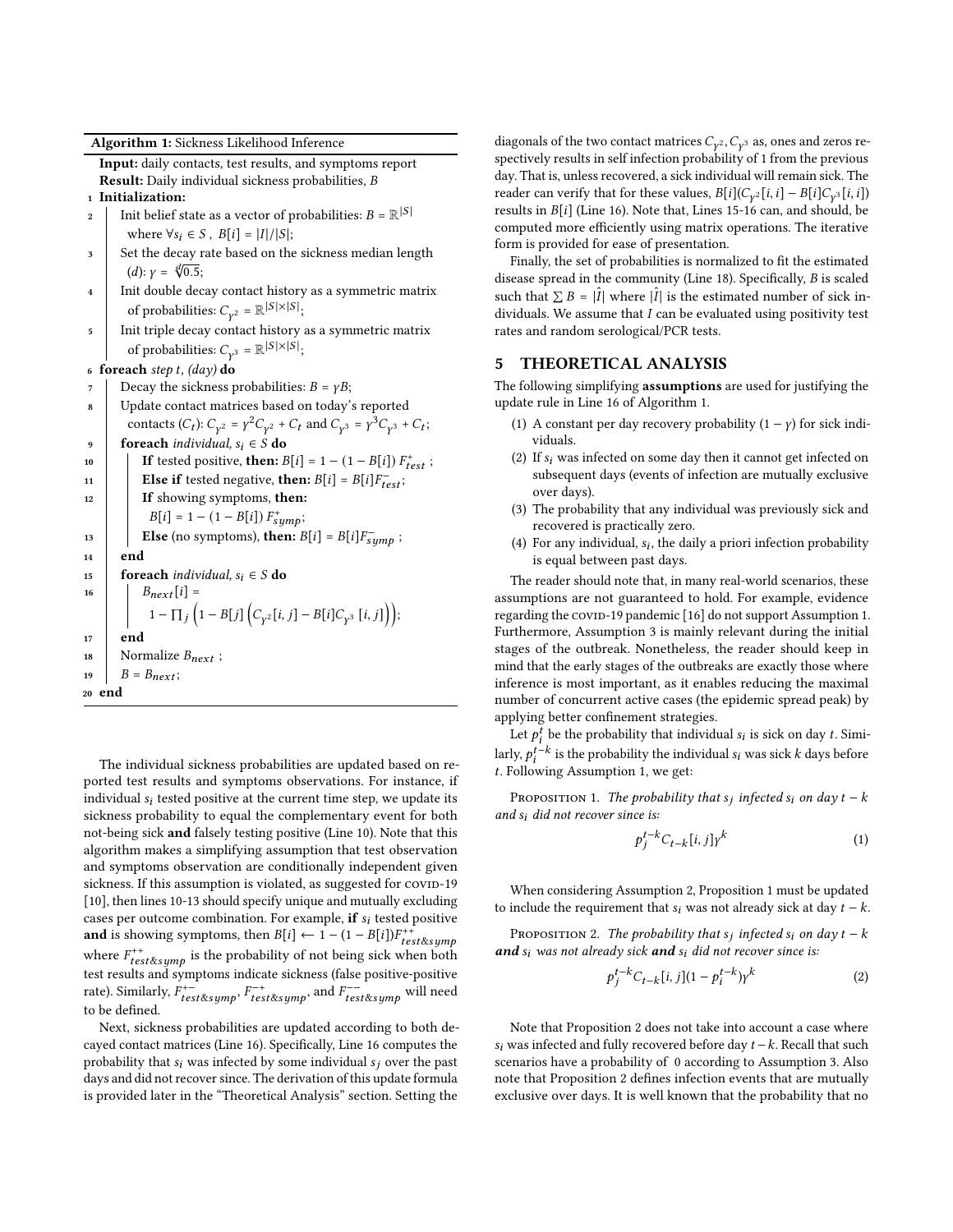mutually exclusive event happens is one minus the sum of the events probabilities. Following Proposition [2,](#page-2-11) we can write the probability that individual  $i$  is currently sick as one minus the probability that no unrecovered infection occurred between  $s_i$  and any other individual,  $s_i$ , at any past day, k. And so:

PROPOSITION 3. The probability that individual *i* is currently (time step  $t$ ) sick is:

<span id="page-3-0"></span>
$$
1 - \prod_{j} \left( 1 - \sum_{k} p_j^{t-k} \gamma^k C_{t-k} [i, j] (1 - p_i^{t-k}) \right) \tag{3}
$$

Lemma 1. Assumptions 1-4 imply:

<span id="page-3-1"></span>
$$
p_i^{t-k} = p_i^t \gamma^k \tag{4}
$$

Proof. Let  $p_i^t$  + represent the event where  $s_i$  is sick at time step t. Similarly,  $p_i^t$  – represent the event where  $s_i$  is **not** sick at time step t. Let  $P(A|B)$  be the conditional probability of event A given  $event R$ 

$$
p_i^{t-k} = ^{(1)} p_i^t \cdot P(p_i^{t-k} + |p_i^t+) + (1 - p_i^t)(p_i^{t-k} + |p_i^t-)
$$
  

$$
= ^{(2)} p_i^t \cdot P(p_i^{t-k} + |p_i^t+)
$$
  

$$
= ^{(3)} p_i^t \cdot P(p_i^t + |p_i^{t-k}+) = ^{(4)} p_i^t \gamma^k
$$

 $=$ <sup>(1)</sup> by definition.

 $=$ (2) follows from Assumption [3.](#page-2-8)

= (3) follows from Bayes Theorem and Assumption [4.](#page-2-12)

 $=$ <sup>(4)</sup> follows from Assumption [1.](#page-2-2) □

Combining Proposition [3](#page-3-0) with Lemma [1,](#page-3-1) we get:

<span id="page-3-2"></span>PROPOSITION 4.

$$
p_i^{t+1} = 1 - \prod_j \left( 1 - \sum_k p_j^t \gamma^k \gamma^k C_{t-k}[i, j](1 - p_i^t \gamma^k) \right)
$$
  
= 
$$
1 - \prod_j \left( 1 - p_j^t \left( \sum_k \left( \gamma^{2k} C_{t-k}[i, j] \right) - p_i^t \sum_k \left( \gamma^{3k} C_{t-k}[i, j] \right) \right) \right)
$$
  
(5)

 $\sum_{k} \gamma^{2k} C_{t-k}[i,j]$  is an exponentially decayed moving average that is stored as  $C_{\mathbf{v}^2}$  in Algorithm [1.](#page-2-0) That is, there is no need for explicitly storing the full contact history. The same goes for  $\sum_{k} \gamma^{3k} C_{t-k} [i, j]$  that is stored as  $C_{\gamma^3}$ .

The reader can verify that Line [16](#page-2-3) from Algorithm [1](#page-2-0) follows from Equation [5](#page-3-2) in Proposition [4.](#page-3-2)

#### 6 EXPERIMENTAL STUDY

To complement our theoretical analysis, we evaluate the effectiveness of the proposed approach via experiments in a custom-built agent-based pandemic simulator. Although some of the simulator's design have been motivated by the covID-19 pandemic, we expect that our main experimental results are generally applicable. Note that in the simulator, the simplifying assumptions upon which the theoretical analysis relied do not hold. Namely, the recovery probability is not constant (in contrast to Assumption [1\)](#page-2-2), but rather a function of the sickness duration and individual attributes; the probability that any individual was previously sick and recovered grows

as time progresses (in contrast to Assumption [3\)](#page-2-8); and for any individual, the daily a priori infection probability changes as a function of contact with sick individuals (in contrast to Assumption [4\)](#page-2-12). Our empirical study addresses the following questions.

- (1) Can the proposed inference approach proactively identify sick individuals better than existing approaches?
- (2) When comparing to existing approaches, can the proposed inference approach reduce epidemic progression when combined with a simple testing and quarantine policy?
- (3) How do different levels of observability regarding contact tracing affect the efficiency of the proposed approach?

The reported results support the following answers: yes, yes, and better contact tracing leads to better inference.

#### 6.1 Experimental Settings

Our experiments are conducted in a novel open-source agent-based simulator [\[15\]](#page-7-9), written in python, that models the interactions between individual people at specific locations within a community. The simulator was developed with input from leading epidemiologists. It is fully configurable to allow modeling of the demographics of a specific community, as well as the number of grocery stores, schools, and other businesses. The simulator follows previous work [\[13\]](#page-7-10) which suggested social mirror identities of daily-contact networks for purposes of performing epidemiological simulations. On top of that, the simulator includes configurable parameters to model the degree to which each individual within the population complies to social distancing guidelines. It also models other known properties of covid-19 spread, such as the facts that some people are asymptomatic or spread the virus while presymptomatic [\[3\]](#page-7-11), and that some infected individuals barely spread the virus, while others spread it widely [\[22\]](#page-8-6). Crucially for this paper, the simulator models testing, including false positive and false negative tests, and allows for contact tracing and subsequent isolation and quarantining.

From a high-level perspective, the simulator models a population of individuals who are assigned to houses. The simulator advances in 24 steps per day (each representing 1 hour). During each step, individuals execute a stochastic behavior, which can be simplistically summarized as follows: they stay home (at night or if retired), go to school (if minor), or go to work at one of several types of business places (if of working age). People also go to a local grocery store once a week, and a hair salon roughly once a month. In the evenings, people occasionally go to social gatherings.

The spread of the virus is modeled using a standard SEIR model [\[2\]](#page-7-12) represented as a finite state machine such that susceptible individuals probabilistically transition to the exposed state depending on how many sick individuals they interacted with during the day. The probability of this transition is also governed by whether individuals are following social distancing measures, individuals' spread rates (drawn from a distribution), and the contact rates associated with different locations (for example to represent that the virus is more likely to spread at a hair salon than a grocery store, due to the different type of contacts). From the exposed state, individuals can transition to infected-asymptomatic or infected-symptomatic, which can evolve to infected-critical. People in the infected-critical state go to a hospital if there is sufficient capacity. Infected individuals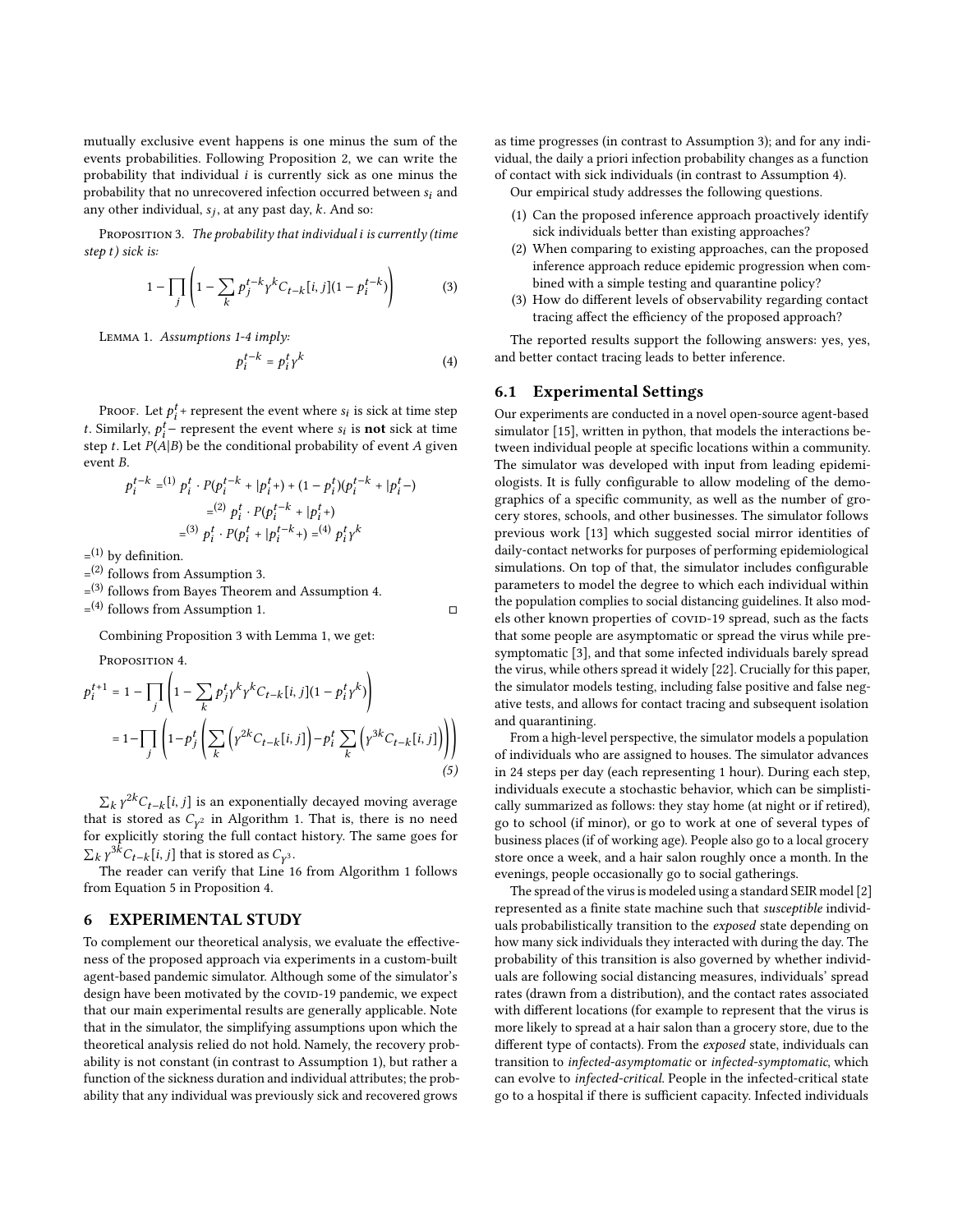can transition to recovered; infected-critical individuals can also transition to a deceased state.

To contain the spread of the virus, available government actions include limiting the size of social gatherings, limiting the capacity or hours of certain businesses, and enacting social distancing measures (which are obeyed probabilistically). Most pertinent to this paper, the government can test symptomatic and asymptomatic individuals at different rates and can implement contact tracing to decide which individuals to quarantine. Quarantined individuals refrain from going to school, work, businesses, or social gatherings; they are completely isolated for a duration of 14 days. Isolated individuals are not considered for being tested. Contact tracing can be implemented at three levels.

- (1) Passive tracing home and work/school addresses are known.
- (2)  $x\%$  tracing  $x\%$  of the population are actively traced (e.g., by a relevant cellphone app). When two such individuals occupy the same building, a contact event is registered along with the contact duration.
- (3) Active tracing denotes 100% tracing.

For passive tracing, the daily reported contacts  $C_t[i, j]$  is set to equal 0 and then +0.5 if  $s_i$ ,  $s_j$  shared the same house and +0.1 for sharing the same school/work place. For active tracing,  $C_t[i, j]$ was set proportional to the contact length between  $s_i$  and  $s_j$  in hours divided by 24, i.e., the fraction of time steps that they were in the same location. For  $x\%$  tracing,  $C_t[i, j]$  was set according to the active tracing rule if both  $s_i$  and  $s_j$  are actively traced; otherwise it was set according to the passive tracing rule.

For our experiments we followed the default simulator settings. That is, a small-town scenario of 1000 individuals with an age distribution based on U.S. demographics. Physical locations throughout the town are defined by types, assigned number of employees, and a visitors bound. The town consist of 300 homes to which all 1000 people were assigned. Adults are assigned to work at one of the locations occupying an employee slot. Minors are assigned as visitors to schools. The locations were configured using the following settings. 6 Grocery stores, each with 3 employees and up to 20 concurrent visitors (customers). 30 offices, each with 35 employees and no visitors. 8 school sections (classes), each with 5 employees and up to 37 concurrent visitors (students). 2 hospital sections each with 15 employees and up to 5 concurrent visitors (patients). 6 retail stores, each with 3 employees and up to 20 concurrent visitors (customers). 4 barber shops each with 3 employees and up to 5 concurrent visitors (customers).

The simulator's hyper-parameters were set based on data reported for the covin-19 pandemic. Decay rate is set based on a median sickness length of 5 days. False positive  $F_{test}^+$  and false negative  $F_{test}^-$  test rates were set to 0.0165 and 0.0332 respectively following average outcomes reported for 3,524 PCR tests [\[5\]](#page-7-13) in Brazil.

The false positive symptomatic rate (showing symptoms yet are not sick),  $F_{sump}$ , was set to 0.0655 following the average workdays loss ratio (pre covin-19) due to sickness in Japan [\[7\]](#page-7-14). The false negative symptomatic rate (sick but asymptomatic),  $F_{sump}$ , was set to 0.6 following the "Current Best Estimate" (September-8, 2020) of the US Centers for Disease Control and Prevention [\[6\]](#page-7-15). Further, it was assumed that not all of those whom are symptomatic would report their status. In our experiments 30% of the population dutifully reported their symptomatic status.

#### 6.2 Baseline

Our baseline for comparison follows the risk score method pre-sented by Grushka et al. [\[10\]](#page-7-3) for ranking covin-19 positive testing probabilities. According to the reported correlations, the following ranking is inferred (lower rank number implies higher sickness probability).

- (1) Individuals who tested positive.
- (2) Individuals who were in contact with a confirmed case during the last 7 days (exposed) and are showing symptoms.
- (3) Exposed individuals.
- (4) Individuals showing symptoms.
- (5) All others.

Each individual in the community is assigned to the highest rank (where 1 is the highest and 5 the lowest) that fits their status. That is, if an individual is both showing symptoms and was exposed, it is assigned to rank 2. We consider four unique baselines that are derived from the above categories.

- Exposure+symptoms, sickness probability ordering follows the above ranking as suggested by Grushka et al. i.e.,  $1 < 2 < 3 < 4 < 5$ .
- Exposure, sickness probability ordering follows the ranking  $1 \prec (2 \equiv 3) \prec 4 \prec 5$ .
- Symptomatic, sickness probability ordering follows the ranking  $1 \lt (2 \equiv 4) \lt 3 \lt 5$ .
- Random, sickness probability ordering follows no ranking (excluding positive test results), i.e.,  $1 \leq 2 \equiv 3 \equiv 4 \equiv 5$ .

When querying for the  $n$  most probable sick individuals, each baseline method returns the  $n$  highest ranked individuals while breaking ties randomly.

### 6.3 Inference Accuracy

The first set of experiments aims to address research question #1: Can the proposed inference approach proactively identify sick individuals better than the baseline methods?

In order to allow fair comparison between the baselines and the inference approach, no quarantine operations were used and the testing policy was purely random (sampling 1% of the population each day). The baselines and the inference approach were provided the exact same information (test results and contact tracing) within the exact same run. Doing so allowed us to compare how accurately each approach managed to guess the subset of sick individuals. It is important to note that the compared prediction approaches did not influence the simulation progression in any way (they simply observed and reported predictions).

Let  $I_t$  be the set of actively sick individuals at day t. Let  $S^n(B_t)$ be the set of  $n$  individuals with the highest infection probability according to belief state  $B_t$ . Define hit-ratio for day t as  $\frac{|I_t \cap S^n(B_t)|}{|I_t|}$  $|I_t|$ with  $n = |I_t|$ .

Figure [1](#page-5-0) presents the hit-ratio over time for our inference approach and the four baseline approaches. Three scenarios are considered with regards to contact tracing, namely, active, 50%, and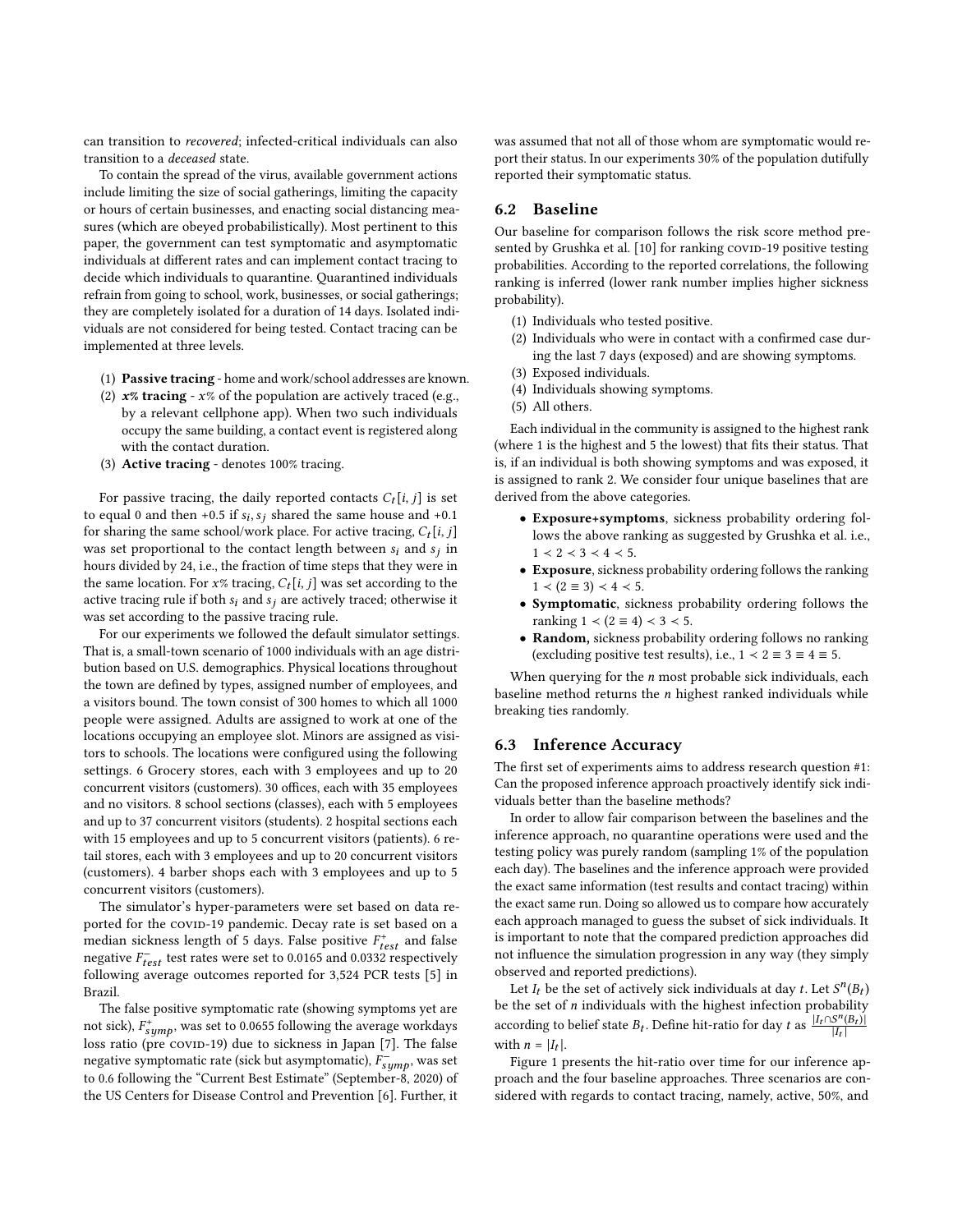<span id="page-5-0"></span>

Figure 1: Hit-ratio as a function of time. Shaded areas represent 95% confidence interval over 60 trials.

passive. Note that over different contact tracing scenarios (between the subfigures) the 'Random' curve is showing the exact same trend and this is also true for the 'Symptomatic' curve. Neither the 'Random' or 'Symptomatic' approaches consider contact tracing, so all the scenarios are the same from their perspective. However, several trends regarding our proposed inference approach can be observed.

First, in all scenarios and all time steps the proposed inference approach performs at least as well as all the baseline approaches (equal or higher hit-ratios). The advantage reported for our inference approach is not a clear winner and, in many times steps, its advantage is not statistically significant over all the baseline methods. Nonetheless, even small advantages in prediction accuracy can result in a significant advantage once combined with a suitable testing and quarantining policy, as shown in the next section.

Another observed trend is the significant advantage for the 'Symptomatic' and 'Inference' curves after the 'Hit Ratio' peak (around day 37). Blindly prioritizing exposed individuals ('Exposure', 'Exposure+Symptomatic') does not perform well in such cases due to "herd immunity", i.e., most contacts are with recovered individuals who do not get infected. However, the reader should note that post-peak sickness prediction has little to no impact when aiming to "flatten the curve", i.e., reduce the peak's magnitude with respect to number of sick individuals.

#### 6.4 Impact on Test and Quarantine Policies

The second set of experiments aims to address research question #2: Can the proposed inference approach reduce epidemic progression when combined with an appropriate testing and quarantine policy?

A simple testing policy was implemented where tests are assigned to the most probable sick individuals (excluding those previously teased positive) using either our inference approach or the baseline approaches. The number of tests per day was set to 1% of the population or 10 in total. A complimentary quarantine policy was implemented where the most probable sick individuals were isolated and had no active contacts in successive days. For the Random baseline, those tested positive were isolated. Isolation lasts 14 days after which normal behavior is resumed. In order to allow a fair comparison, the number of individuals that are sent to be isolated per day is capped at 2% of the simulated population (20 individuals). Note that more than 20 individuals can be isolated simultaneously if they were initially sent to isolation on different days.

Figure [2](#page-6-0) presents the number of sick individuals over time for our inference approach and the four baseline approaches. As in Figur[e1,](#page-5-0) three scenarios are considered and presented regarding the contact tracing, namely, active, 50%, and passive. When full contact tracing is considered, our inference approach shows a significant advantage over the baseline approaches (the error intervals are not overlapping). The advantage is apparent when aiming to "flatten the curve", that is, when seeking to reduce the maximal number of concurrent sick individuals. On the other hand, when passive tracing is considered, our inference approach shows little to no advantage. For half tracing, our inference approach shows a significant advantage however it is not as prominent as in the full tracing case.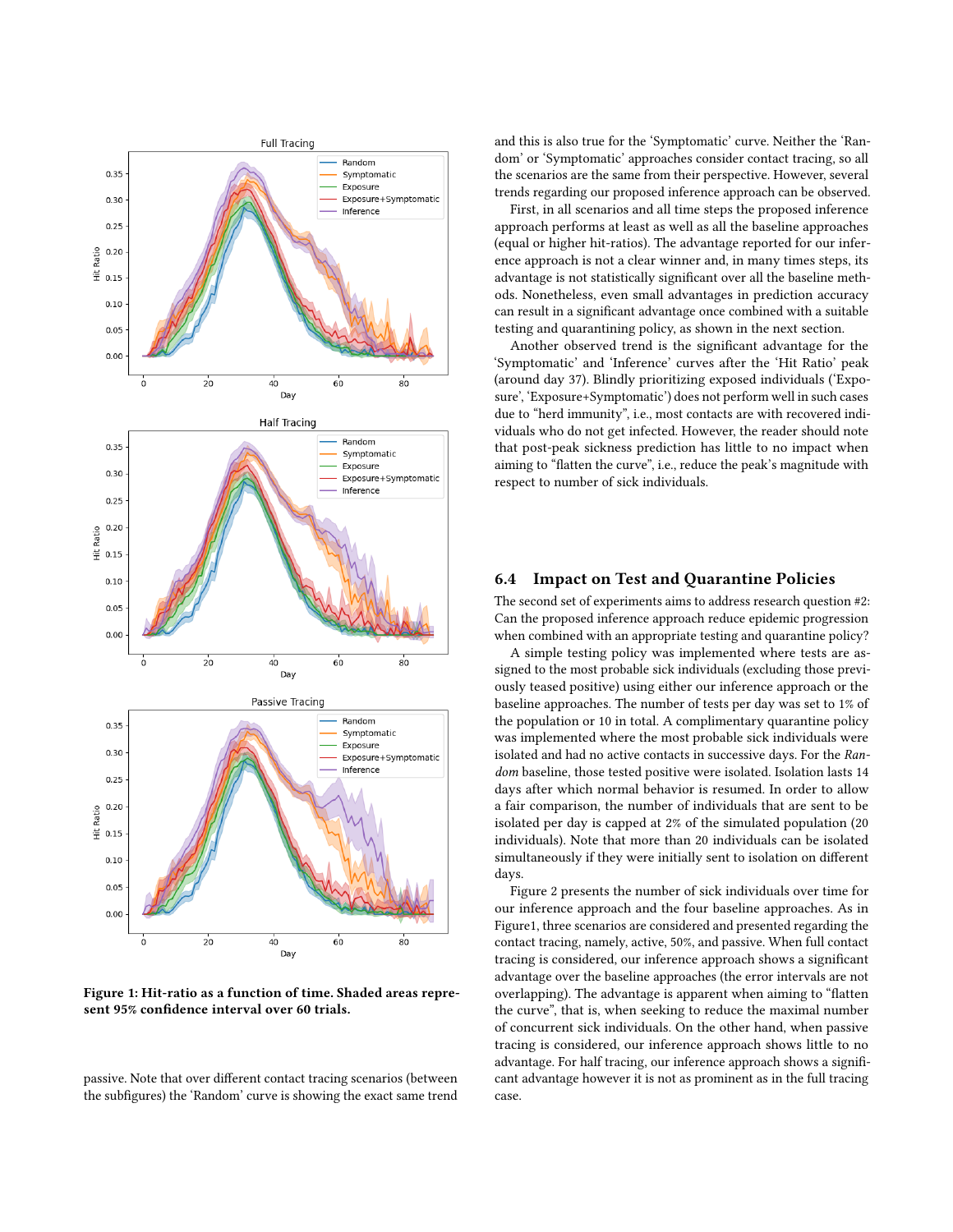<span id="page-6-0"></span>

Figure 2: Number of actively sick individuals as a function of time. Shaded areas represent 95% confidence interval over 60 trials.

#### 6.5 Sensitivity Analysis

Next we examine the inference procedure's performance sensitivity to the number of available tests and available quarantine orders per day. This set of experiment is motivated by the assumption that extensive quarantine orders cripple the economy and should, thus, be minimized/capped by the authorities.

Table [1](#page-7-16) compares the best performing baseline approach (Exposure+Symptomatic) with our inference approach for different tests and quarantine caps. The table entries report the maximal number of concurrent sick individuals over the entire simulation run for the baseline as well as the ratio of improvement over the baseline for our inference approach ("improvement ratio"). Results are averaged over 36 runs with similar random seeds for both the baseline and our inference. 95% statistically significant, using a paired t-test, is denoted by an asterisk.

We observe that, in general, more testing yields a greater advantage to our inference approach. This trend, however, is not apparent when the baseline method can halt the disease progression (values  $\leq 10$ ). In such cases the baseline is sufficient to stop the disease progression, meaning that it does not spread over the entire community. As a result, the advantage from our (better) inference method is limited. This phenomenon is more apparent in the 4% cap quarantine/day. Such an aggressive quarantining policy results in slightly more than 50% of the population concurrently isolated (as opposed to 14% for a 1% cap). Consequently, the epidemic dies out in most runs. Nonetheless, our inference approach can still provide significant advantage when paired with active tracing by stopping the epidemic progression earlier.

The reported results for passive tracing 2% quarantine/day and 0.5%, 1% test caps suggest that our inference approach can perform worse than the baseline (improvement ratio < 1). However, the reader should note that these results are not statistically significant. As an example, consider 2% quarantine/day and 1% test caps. Table [1](#page-7-16) places the baseline at a factor of 0.88 from the inference approach yet in Figure [2](#page-6-0) the inference approach seems to perform on par or even slightly better than the baseline for the same scenario. Further note that the results in Figure [2](#page-6-0) are expected to be more accurate as they are based on more trials, 60, as opposed to 36 for Table [1.](#page-7-16)

## 6.6 Conclusions

Several general conclusions are drawn from our empirical study.

- The proposed inference approach can better predict the sick set of individuals prior to the epidemic peak when compared to the baseline approaches.
- When paired with a simple testing and quarantine policy, the proposed inference approach can significantly reduce the number of concurrent active sick cases (flatten the curve). This advantage can reach a factor of  $58/17 = 3.41$  (for testing and quarantine caps of 4% and 2% respectively).
- In all of our experiments, other than the aggressive 4% quarantine/day policy, incorporating the inference with Active contact tracing resulted in significant improvement over half tracing, which significantly improved on passive tracing.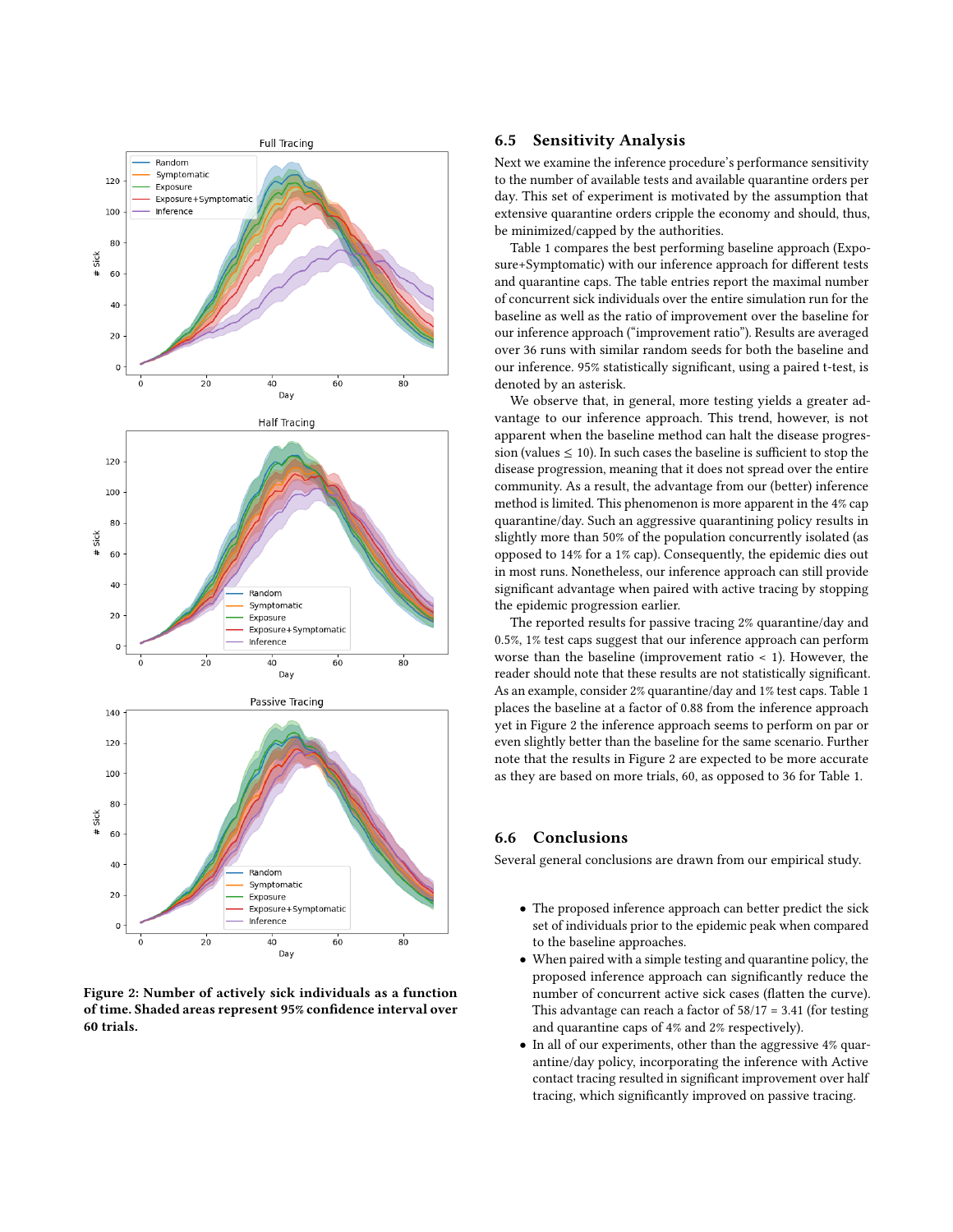<span id="page-7-16"></span>

|                   | <b>Active tracing</b> |         |         |         |         | Passive tracing |      |         |         |         |
|-------------------|-----------------------|---------|---------|---------|---------|-----------------|------|---------|---------|---------|
| Test cap $(\%)$   | 0.5                   |         | 2       | 4       | 10      | 0.5             |      | 2       | 4       | 10      |
|                   | cap 1% quarantine/day |         |         |         |         |                 |      |         |         |         |
| Baseline          | 197                   | 188     | 165     | 161     | 64      | 199             | 194  | 185     | 160     | 108     |
| Improvement ratio | 1.09                  | $*1.11$ | 1.11    | $*1.44$ | $*1.88$ | 1.05            | 1.03 | $*1.08$ | 1.15    | $*1.86$ |
|                   | cap 2% quarantine/day |         |         |         |         |                 |      |         |         |         |
| Baseline          | 100                   | 97      | 75      | 58      | 10      | 104             | 105  | 106     | 86      | 25      |
| Improvement ratio | $*1.28$               | $*1.54$ | $*1.79$ | $*3.41$ | 1.25    | 0.88            | 0.95 | $*1.18$ | $*1.39$ | 1.67    |
|                   | cap 4% quarantine/day |         |         |         |         |                 |      |         |         |         |
| Baseline          | 10                    | 8       | 7       | 8       | 8       | 10              | 10   | 7       | 9       | 6       |
| Improvement ratio | $*1.11$               | $*1.14$ | 1.00    | 1.00    | $*1.14$ | 1.11            | 1.43 | 1.00    | 1.13    | 1.20    |

Table 1: Maximal number of sick individuals in a single day for different caps of tests and quarantine orders per day. Asterisk in front of a value denotes a 95% statistically significant difference over 36 trials.

• When applying an aggressive quarantine policy (4% quarantine/day), identifying sick individuals has little to no advantage as most of the population ends up isolated and the epidemic dies out.

It is important to note that these conclusions are relevant to the simulator utilized in this study. Discrepancies between the simulated model and the real-world might influence these general conclusions. An important direction for future work is to examine the extent to which the above conclusions hold in other simulation models. Ultimately, the reported trends ought to be examined in a real-world scenario.

### 7 SUMMARY

We present and justify an inference approach for detecting infected individuals during an epidemic outbreak. The proposed inference method makes use of observed infection symptoms and infection test results that are applied to a subset of the community. We show that, under a set of simplifying assumptions, the statistical inference can be accurately performed without the need to store the entire history of test results and symptoms presence. We report a comprehensive experimental study in a custom-built agent-based simulator that considers inter-agent contacts. The reported results suggests that our proposed inference approach is beneficial for more realistic scenario where the simplifying assumptions do not hold. Our study further suggests that the more detailed the contact tracing is, the better the inference performs when paired with a straightforward testing and quarantine policy.

#### ACKNOWLEDGMENTS

A portion of this work has taken place in the Learning Agents Research Group (LARG) at UT Austin. LARG research is supported in part by NSF (CPS-1739964, IIS-1724157, NRI-1925082), ONR (N00014-18-2243), FLI (RFP2-000), ARO (W911NF-19-2-0333), DARPA, Lockheed Martin, GM, and Bosch. Peter Stone serves as the Executive Director of Sony AI America and receives financial compensation for this work. The terms of this arrangement have been reviewed and approved by the University of Texas at Austin in accordance with its policy on objectivity in research.

#### REFERENCES

- <span id="page-7-6"></span>[1] E Almaraz and A Gómez-Corral. 2018. On SIR-models with Markov-modulated events: Length of an outbreak, total size of the epidemic and number of secondary infections. Discrete & Continuous Dynamical Systems-B 23, 6 (2018), 2153–2176.
- <span id="page-7-12"></span>[2] Joan L Aron and Ira B Schwartz. 1984. Seasonality and period-doubling bifurcations in an epidemic model. Journal of theoretical biology 110, 4 (1984), 665–679.
- <span id="page-7-11"></span>[3] Yan Bai, Lingsheng Yao, Tao Wei, Fei Tian, Dong-Yan Jin, Lijuan Chen, and Meiyun Wang. 2020. Presumed Asymptomatic Carrier Transmission of COVID-19. JAMA 323, 14 (04 2020), 1406–1407.<https://doi.org/10.1001/jama.2020.2565>
- <span id="page-7-7"></span>[4] Tom Britton and Etienne Pardoux. 2019. Chapter 2 Inference for Markov Chain Epidemic Models. Springer International Publishing, Cham, 343–362. [https:](https://doi.org/10.1007/978-3-030-30900-8_13) [//doi.org/10.1007/978-3-030-30900-8\\_13](https://doi.org/10.1007/978-3-030-30900-8_13)
- <span id="page-7-13"></span>[5] Rodolfo Castro, Paula M Luz, Mayumi D Wakimoto, Valdilea G Veloso, Beatriz Grinsztejn, and Hugo Perazzo. 2020. COVID-19: a meta-analysis of diagnostic test accuracy of commercial assays registered in Brazil. The Brazilian Journal of Infectious Diseases (2020).
- <span id="page-7-15"></span>[6] CDC. 2020. COVID-19 Pandemic Planning Scenarios. [https://www.cdc.gov/](https://www.cdc.gov/coronavirus/2019-ncov/hcp/planning-scenarios.html) [coronavirus/2019-ncov/hcp/planning-scenarios.html.](https://www.cdc.gov/coronavirus/2019-ncov/hcp/planning-scenarios.html) Accessed: 2020-09-8.
- <span id="page-7-14"></span>[7] Odgerel Chimed-Ochir, Tomohisa Nagata, Masako Nagata, Shigeyuki Kajiki, Koji Mori, and Yoshihisa Fujino. 2019. Potential Work Time Lost Due to Sickness Absence and Presence Among Japanese Workers. Journal of occupational and environmental medicine 61, 8 (2019), 682–688.
- <span id="page-7-1"></span>[8] Jon Cohen and Kai Kupferschmidt. 2020. Countries test tactics in 'war'against COVID-19.
- <span id="page-7-4"></span>[9] Sean R Eddy. 2004. What is a hidden Markov model? Nature biotechnology 22, 10 (2004), 1315–1316.
- <span id="page-7-3"></span>[10] Hagit Grushka-Cohen, Raphael Cohen, Bracha Shapira, Jacob Moran-Gilad, and Lior Rokach. 2020. A framework for optimizing COVID-19 testing policy using a Multi Armed Bandit approach. arXiv preprint arXiv:2007.14805 (2020).
- <span id="page-7-5"></span>[11] Daniel F Gudbjartsson, Agnar Helgason, Hakon Jonsson, Olafur T Magnusson, Pall Melsted, Gudmundur L Norddahl, Jona Saemundsdottir, Asgeir Sigurdsson, Patrick Sulem, Arna B Agustsdottir, et al. 2020. Spread of SARS-CoV-2 in the Icelandic population. New England Journal of Medicine (2020).
- <span id="page-7-0"></span>[12] Jo EB Halliday, Katie Hampson, Nick Hanley, Tiziana Lembo, Joanne P Sharp, Daniel T Haydon, and Sarah Cleaveland. 2017. Driving improvements in emerging disease surveillance through locally relevant capacity strengthening. Science 357, 6347 (2017), 146–148.
- <span id="page-7-10"></span>[13] Chung-Yuan Huang, Chuen-Tsai Sun, Ji-lung Hsieh, Yi-Ming Chen, and Holin Lin. 2005. A Novel Small-World Model: Using Social Mirror Identities for Epidemic Simulations. Simulation 81 (10 2005), 671–699. [https://doi.org/10.1177/](https://doi.org/10.1177/0037549705061519) [0037549705061519](https://doi.org/10.1177/0037549705061519)
- <span id="page-7-2"></span>[14] Edward H Kaplan and Howard P Forman. 2020. Logistics of aggressive community screening for coronavirus 2019. In JAMA Health Forum, Vol. 1. American Medical Association, e200565–e200565.
- <span id="page-7-9"></span>[15] Varun Kompella, Roberto Capobianco, Stacy Jong, Jonathan Browne, Spencer Fox, Lauren Meyers, Peter Wurman, and Peter Stone. 2020. Reinforcement Learning for Optimization of COVID-19 Mitigation policies. arXiv preprint arXiv:2010.10560 (2020).
- <span id="page-7-8"></span>[16] Stephen A Lauer, Kyra H Grantz, Qifang Bi, Forrest K Jones, Qulu Zheng, Hannah R Meredith, Andrew S Azman, Nicholas G Reich, and Justin Lessler. 2020. The incubation period of coronavirus disease 2019 (COVID-19) from publicly reported confirmed cases: estimation and application. Annals of internal medicine 172, 9 (2020), 577–582.